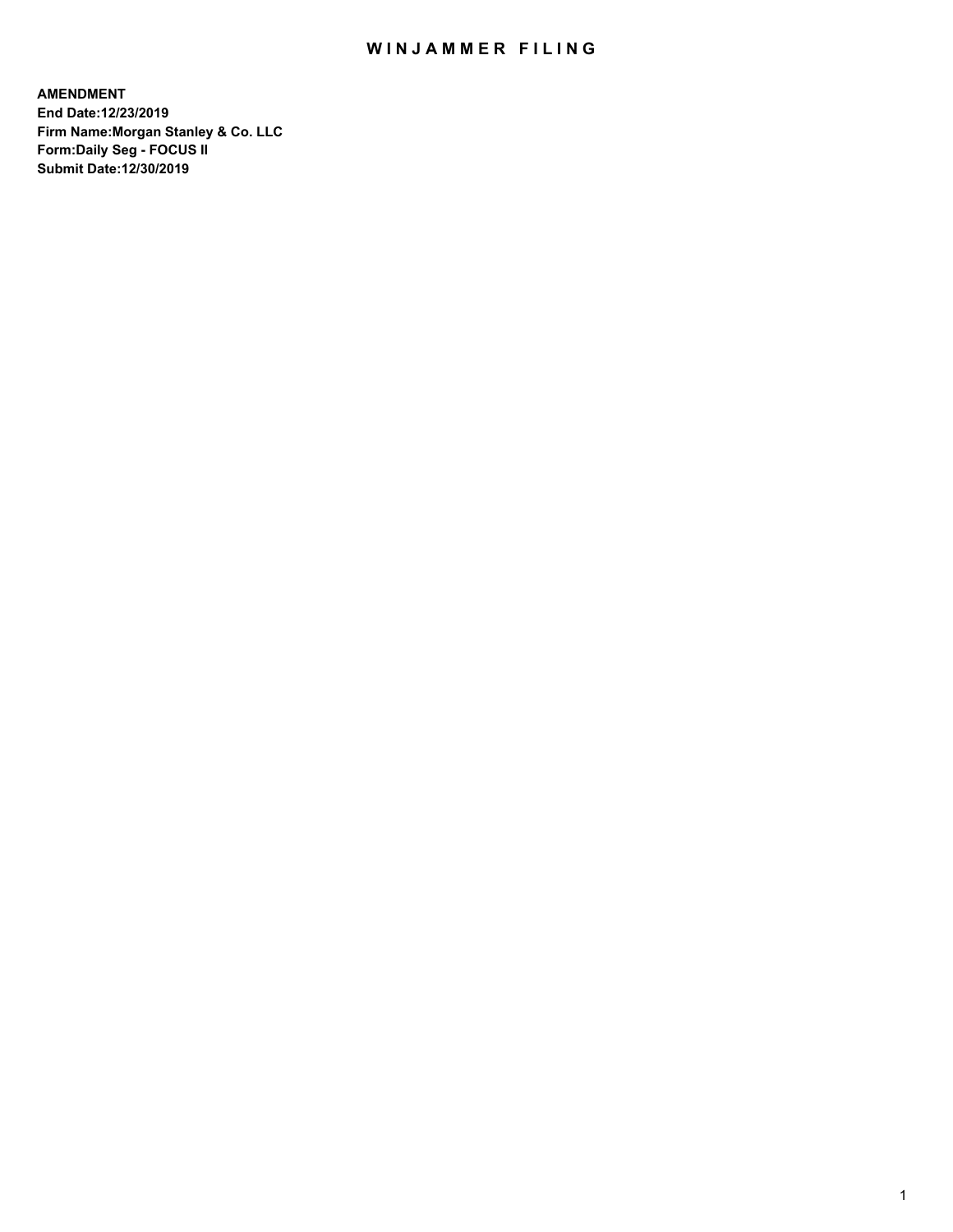**AMENDMENT End Date:12/23/2019** 

**Firm Name:Morgan Stanley & Co. LLC Form:Daily Seg - FOCUS II Submit Date:12/30/2019 Daily Segregation - Cover Page**

| $0091090001 - 00101 - 090$                                                          |                              |  |  |
|-------------------------------------------------------------------------------------|------------------------------|--|--|
| Name of Company                                                                     | Morgan Stanley & Co. LLC     |  |  |
| <b>Contact Name</b>                                                                 | <b>Ikram Shah</b>            |  |  |
| <b>Contact Phone Number</b>                                                         | 212-276-0963                 |  |  |
| <b>Contact Email Address</b>                                                        | Ikram.shah@morganstanley.com |  |  |
| FCM's Customer Segregated Funds Residual Interest Target (choose one):              |                              |  |  |
| a. Minimum dollar amount: ; or                                                      | 235,000,000                  |  |  |
| b. Minimum percentage of customer segregated funds required:% ; or                  | <u>0</u>                     |  |  |
| c. Dollar amount range between: and; or                                             | <u>00</u>                    |  |  |
| d. Percentage range of customer segregated funds required between:% and%.           | 0 <sub>0</sub>               |  |  |
| FCM's Customer Secured Amount Funds Residual Interest Target (choose one):          |                              |  |  |
| a. Minimum dollar amount: ; or                                                      | 140,000,000                  |  |  |
| b. Minimum percentage of customer secured funds required:%; or                      | <u>0</u>                     |  |  |
| c. Dollar amount range between: and; or                                             | <u>00</u>                    |  |  |
| d. Percentage range of customer secured funds required between:% and%.              | 0 Q                          |  |  |
| FCM's Cleared Swaps Customer Collateral Residual Interest Target (choose one):      |                              |  |  |
| a. Minimum dollar amount: ; or                                                      | 92,000,000                   |  |  |
| b. Minimum percentage of cleared swaps customer collateral required:% ; or          | <u>0</u>                     |  |  |
| c. Dollar amount range between: and; or                                             | <u>00</u>                    |  |  |
| d. Percentage range of cleared swaps customer collateral required between: % and %. | 0 <sub>0</sub>               |  |  |

Attach supporting documents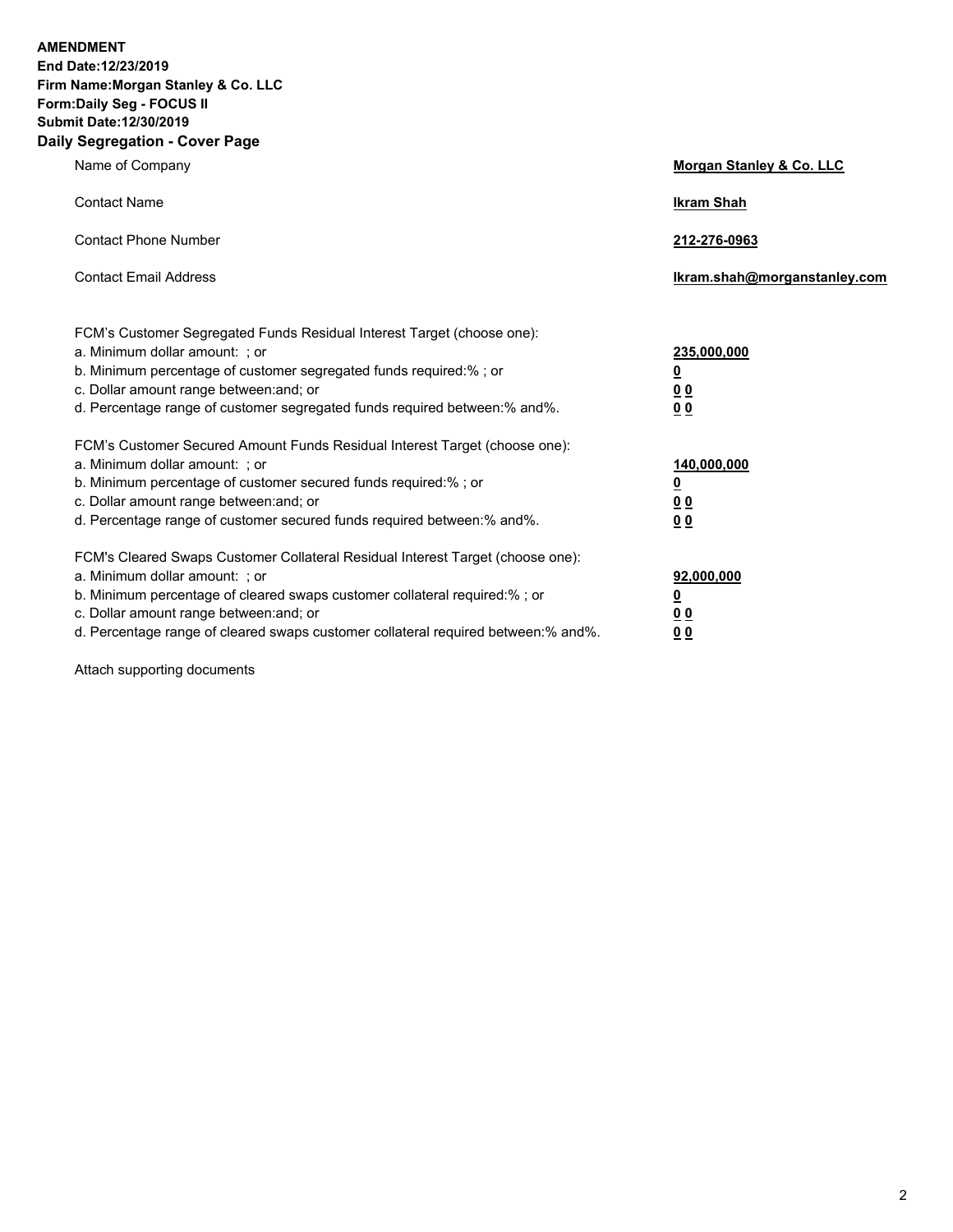#### **AMENDMENT End Date:12/23/2019 Firm Name:Morgan Stanley & Co. LLC Form:Daily Seg - FOCUS II**

# **Submit Date:12/30/2019**

# **Daily Segregation - Secured Amounts**

Foreign Futures and Foreign Options Secured Amounts Amount required to be set aside pursuant to law, rule or regulation of a foreign government or a rule of a self-regulatory organization authorized thereunder 1. Net ledger balance - Foreign Futures and Foreign Option Trading - All Customers A. Cash **3,162,272,889** [7315] B. Securities (at market) **2,279,150,986** [7317] 2. Net unrealized profit (loss) in open futures contracts traded on a foreign board of trade **40,241,781** [7325] 3. Exchange traded options a. Market value of open option contracts purchased on a foreign board of trade **4,775,390** [7335] b. Market value of open contracts granted (sold) on a foreign board of trade **-7,797,183** [7337] 4. Net equity (deficit) (add lines 1. 2. and 3.) **5,478,643,863** [7345] 5. Account liquidating to a deficit and account with a debit balances - gross amount **61,474,662** [7351] Less: amount offset by customer owned securities **-60,704,984** [7352] **769,678** [7354] 6. Amount required to be set aside as the secured amount - Net Liquidating Equity Method (add lines 4 and 5) 7. Greater of amount required to be set aside pursuant to foreign jurisdiction (above) or line 6. FUNDS DEPOSITED IN SEPARATE REGULATION 30.7 ACCOUNTS 1. Cash in banks A. Banks located in the United States **592,660,515** [7500] B. Other banks qualified under Regulation 30.7 **374,550,791** [7520] **967,211,306** 2. Securities A. In safekeeping with banks located in the United States **247,673,757** [7540] B. In safekeeping with other banks qualified under Regulation 30.7 **0** [7560] **247,673,757** [7570] 3. Equities with registered futures commission merchants A. Cash **7,191,327** [7580] B. Securities **0** [7590] C. Unrealized gain (loss) on open futures contracts **1,678,938** [7600] D. Value of long option contracts **0** [7610] E. Value of short option contracts **0** [7615] **8,870,265** [7620] 4. Amounts held by clearing organizations of foreign boards of trade A. Cash **0** [7640] B. Securities **0** [7650] C. Amount due to (from) clearing organization - daily variation **0** [7660] D. Value of long option contracts **0** [7670] E. Value of short option contracts **0** [7675] **0** [7680] 5. Amounts held by members of foreign boards of trade A. Cash **2,379,458,459** [7700] B. Securities **2,031,477,229** [7710] C. Unrealized gain (loss) on open futures contracts **38,562,842** [7720] D. Value of long option contracts **4,775,390** [7730] E. Value of short option contracts **-7,797,183** [7735] **4,446,476,737** 6. Amounts with other depositories designated by a foreign board of trade **0** [7760] 7. Segregated funds on hand **0** [7765] 8. Total funds in separate section 30.7 accounts **5,670,232,065** [7770]

9. Excess (deficiency) Set Aside for Secured Amount (subtract line 7 Secured Statement Page 1 from Line 8)

- 10. Management Target Amount for Excess funds in separate section 30.7 accounts **140,000,000** [7780]
- 11. Excess (deficiency) funds in separate 30.7 accounts over (under) Management Target **50,818,524** [7785]

**0** [7305]

**5,479,413,541** [7355]

## **5,479,413,541** [7360]

[7530]

[7740] **190,818,524** [7380]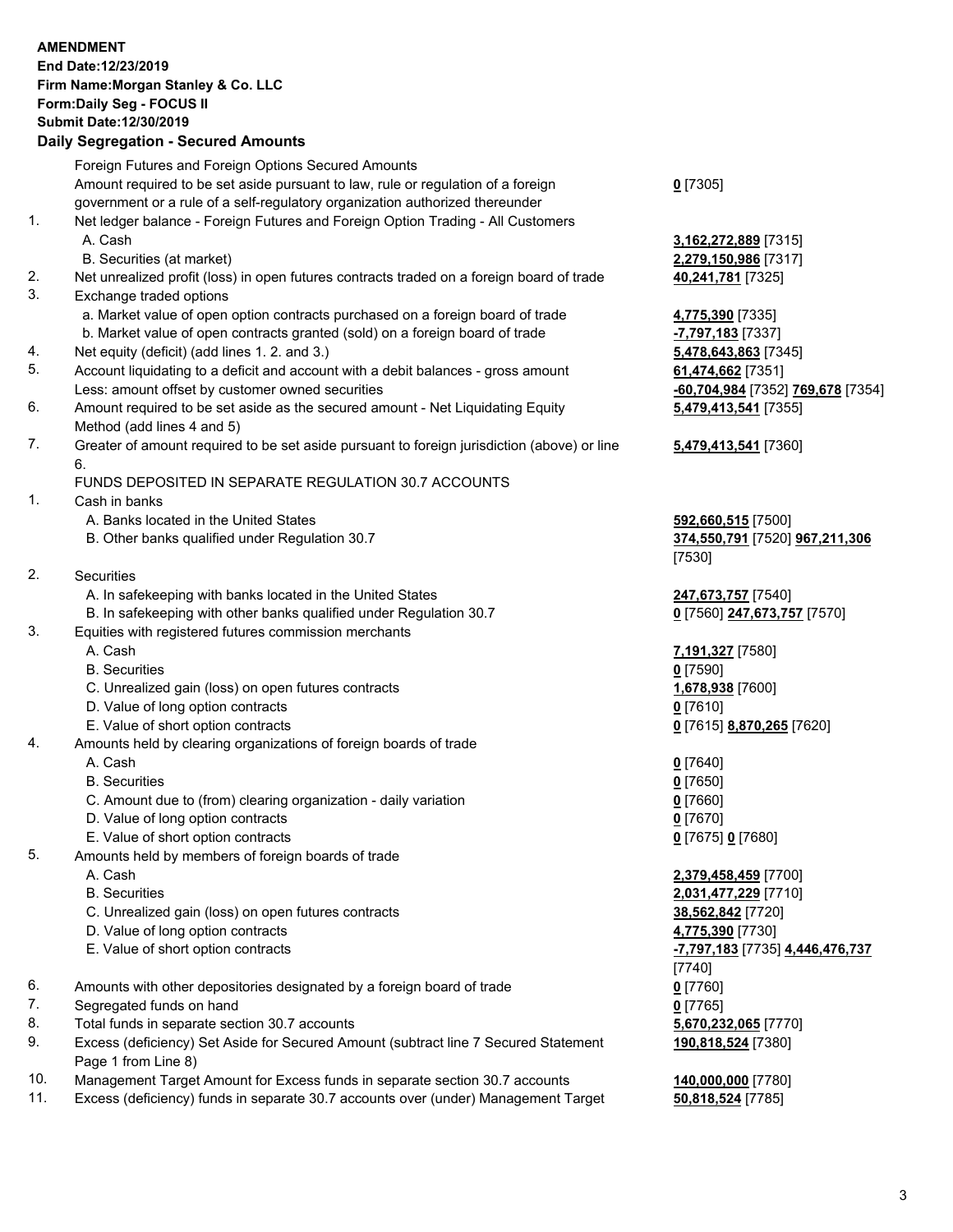#### **AMENDMENT End Date:12/23/2019 Firm Name:Morgan Stanley & Co. LLC Form:Daily Seg - FOCUS II Submit Date:12/30/2019 Daily Segregation - Segregation Statement** SEGREGATION REQUIREMENTS(Section 4d(2) of the CEAct) 1. Net ledger balance A. Cash **10,793,224,848** [7010] B. Securities (at market) **6,342,806,701** [7020] 2. Net unrealized profit (loss) in open futures contracts traded on a contract market **-110,223,114** [7030] 3. Exchange traded options A. Add market value of open option contracts purchased on a contract market **294,889,031** [7032] B. Deduct market value of open option contracts granted (sold) on a contract market **-250,025,440** [7033] 4. Net equity (deficit) (add lines 1, 2 and 3) **17,070,672,026** [7040] 5. Accounts liquidating to a deficit and accounts with debit balances - gross amount **356,944,623** [7045] Less: amount offset by customer securities **-355,583,502** [7047] **1,361,121** [7050] 6. Amount required to be segregated (add lines 4 and 5) **17,072,033,147** [7060] FUNDS IN SEGREGATED ACCOUNTS 7. Deposited in segregated funds bank accounts A. Cash **4,171,446,293** [7070] B. Securities representing investments of customers' funds (at market) **0** [7080] C. Securities held for particular customers or option customers in lieu of cash (at market) **723,122,880** [7090] 8. Margins on deposit with derivatives clearing organizations of contract markets A. Cash **6,886,883,381** [7100] B. Securities representing investments of customers' funds (at market) **0** [7110] C. Securities held for particular customers or option customers in lieu of cash (at market) **5,619,683,821** [7120] 9. Net settlement from (to) derivatives clearing organizations of contract markets **-93,382,989** [7130] 10. Exchange traded options A. Value of open long option contracts **294,889,031** [7132] B. Value of open short option contracts **-250,025,440** [7133] 11. Net equities with other FCMs A. Net liquidating equity **9,368,503** [7140] B. Securities representing investments of customers' funds (at market) **0** [7160] C. Securities held for particular customers or option customers in lieu of cash (at market) **0** [7170]

- 12. Segregated funds on hand **0** [7150]
- 13. Total amount in segregation (add lines 7 through 12) **17,361,985,480** [7180]
- 14. Excess (deficiency) funds in segregation (subtract line 6 from line 13) **289,952,333** [7190]
- 15. Management Target Amount for Excess funds in segregation **235,000,000** [7194]
- 16. Excess (deficiency) funds in segregation over (under) Management Target Amount Excess

**54,952,333** [7198]